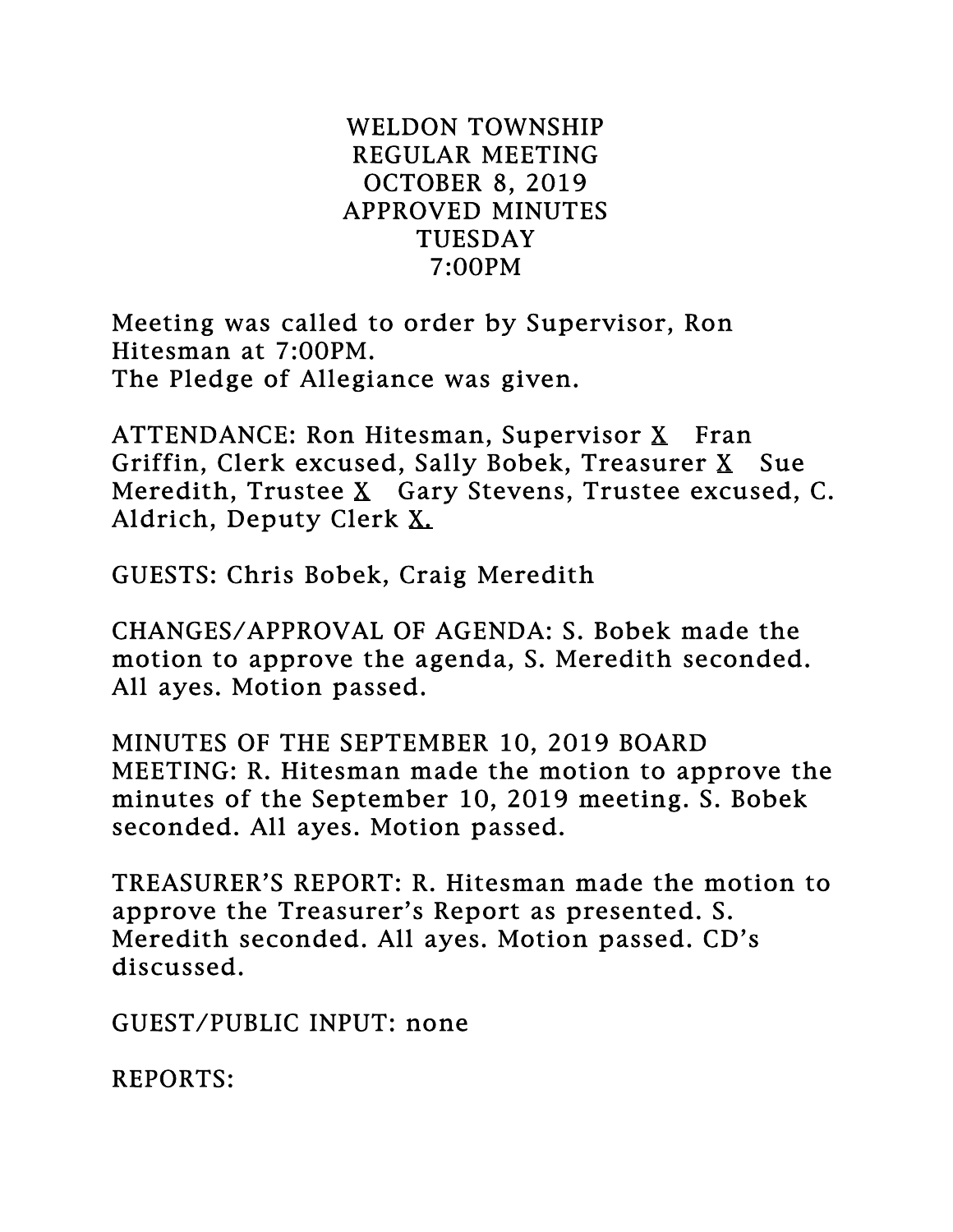ZONING ADMINISTRATOR: C. Meredith gave a verbal report. He has had inquiries regarding accessory use buildings. ZBA met and approved the variance request for Dan Miller. Frixen site condo discussed.

DAY USE PARK: C. Meredith gave his maintenance report. Mentioned that the new benches are narrow and are not fixed in place. R. Hitesman suggested to have rebar installed in the future. C. Meredith would like to have permission to have the restroom pumped out this fall. R. Hitesman made the motion to have it pumped, S. Bobek seconded. Roll call vote taken. S. Bobek, R. Hitesman, S. Meredith all ayes. Motion passed.

R. Hitesman will talk with Milarch regarding the water supply to the Garden. He will also call to have the pipes blown out for the irrigation system at the Township Hall.

GREENSPACE GRANT UPDATE: R. Hitesman stated the signs are not up yet. Plant inventory was done by Chuck Kraus. Invasive species were identified by Conservation District person. The Grand Opening of the Trail was done thanks to Carrie Aldrich. She had pedometers and water bottles to give away. Got rained out. Brian Bury spoke with R. Hitesman about the Trail. The west entrance should be moved about seven (7) steps south (20ft). There is a low-lying area off the handicapped access, small raised wooded area. Kathy Maginity is a State certified mushroom identifier.

PLANNING COMMISSION: S. Meredith gave the report. Commission worked with Elise Craft at their last meeting on the Zoning Audit. Need to get the Master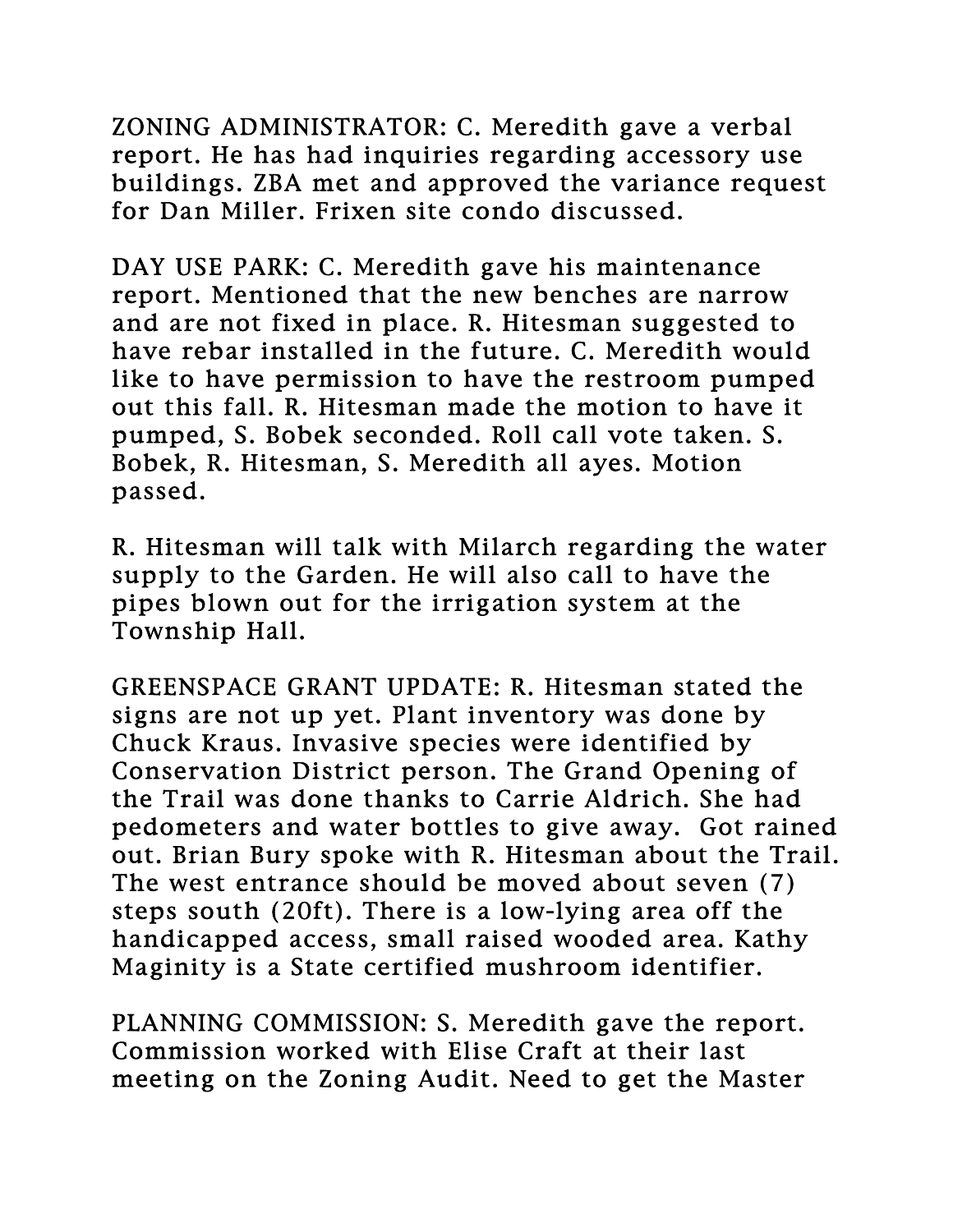Plan with corrections passed so we can start the 63 day period for public comment.

NUISANCE: R. Hitesman stated that G. Stevens has been trying to locate Normalee Huddleston, owner of the house located above the old railroad bridge over the Thompsonville Dam. Mail sent to her at her listed address in Bendon has been returned.

LIQUOR INSPECTION: R. Hitesman has turned his reports in and are on file.

BUDGET REPORT: F. Griffin, Clerk left copies of the Budget for everyone. Two items are over currently. Clerk will work to get this resolved for next month's meeting.

SUPERVISOR'S COMMENTS: S. Meredith would like to see two (2) new clocks for the meeting room. Sally will pick them up. Discussion. Price up to \$20 each was agreed on. R. Hitesman has talked to Rick Damore regarding the leaking roof particularly over the Clerk's office. Rick gave him a price and information on a roof coating that is \$250 per bucket. Would need 17 buckets; to do the job. Price of quote was \$8575 with 25% down. Discussion. S. Bobek will see who did the roof at BACN. She also asked if R. Hitesman could get an estimate to silicone the screw heads over the Clerk's office. Insulation and ceiling in the furnace room needs to be repaired. Possible mold issue. C. Aldrich will have a mold company contact R. Hitesman. Kim Balke, CRA, will be at our November meeting to speak on walking bridges (\$100,000>). Discussion.

CLERK COMMENTS: F. Griffin left a list of items for the Board to consider. Clerk received a letter from the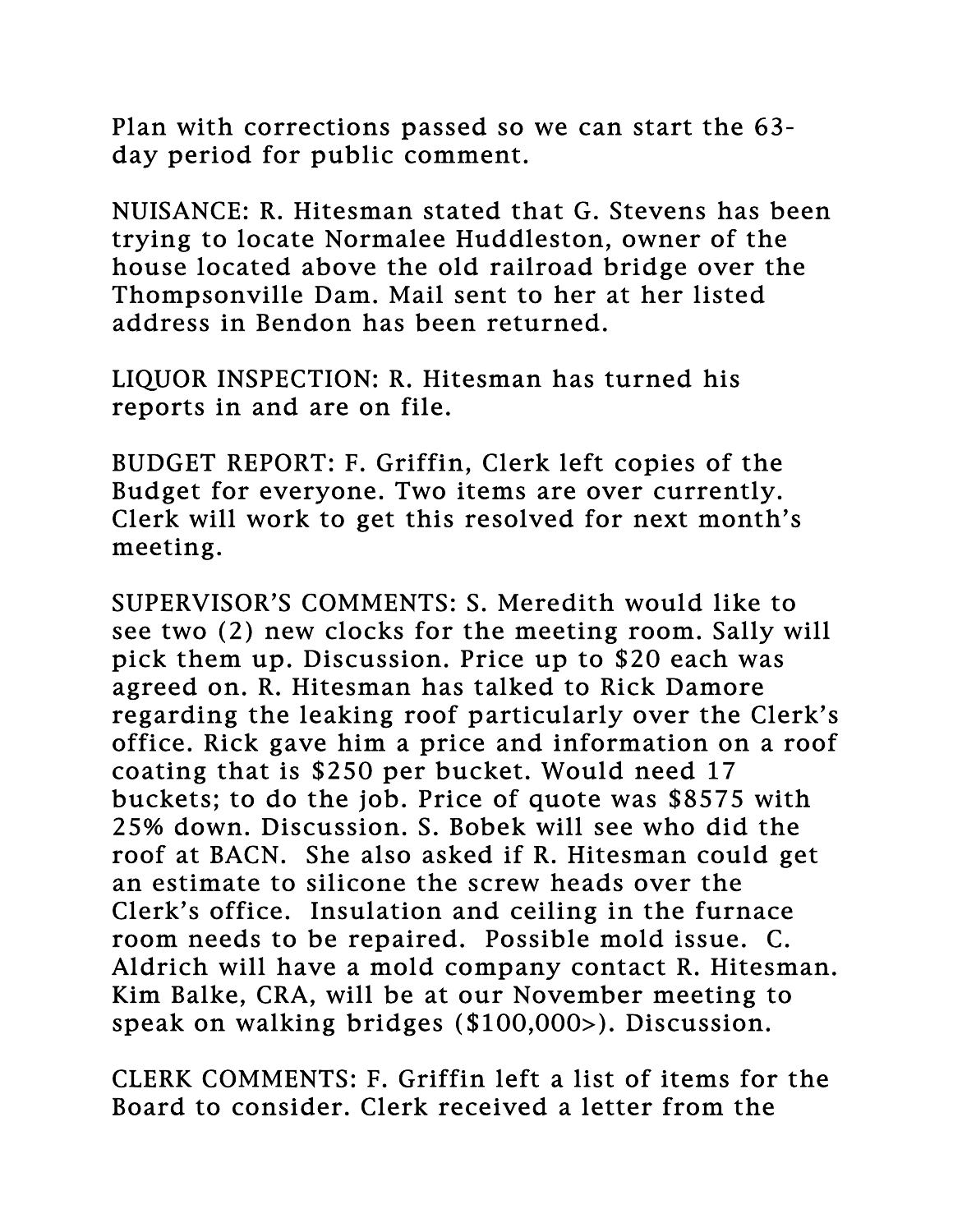State asking for corrective actions concerning items in our audit. Clerk has contacted Angie, BC&B. She will help with the response to the State. Crystal Mountain has requested a firework permit for New Year's Eve. S. Bobek made the motion to approve. R Hitesman seconded. All ayes. Motion passed. AA lease for use of the Hall--- a card and check for \$150 was received for the lease but check says for a year. Last month's minutes reflects it should be for 6 months. Clerk will draw up a lease for the AA Group and give check to Treasurer to deposit but hold funds. Also, a reminder that the Governor vetoed the budget line for PILT payments to Townships.

UNFINISHED BUSINESS: Deputy Clerk Aldrich read the Master Plan w/changes resolution for the 63-day period for public comment. R. Hitesman made the motion to pass the resolution. S. Bobek seconded. All ayes. Motion passed. Clerk will type up resolution with signature lines and send out letters.

At our request, Tim Windrim from the Village gave the Clerk a list of what the cost was to work on the water system during the outside landscaping. Cost to the Village was \$737.22. DISCUSSION. This item was tabled last month and is tabled again this month.

NEW BUSINESS: none

BILLS:

 David Kane, Monthly Website Maintenance 60.00 Craig Meredith, ZA 166.67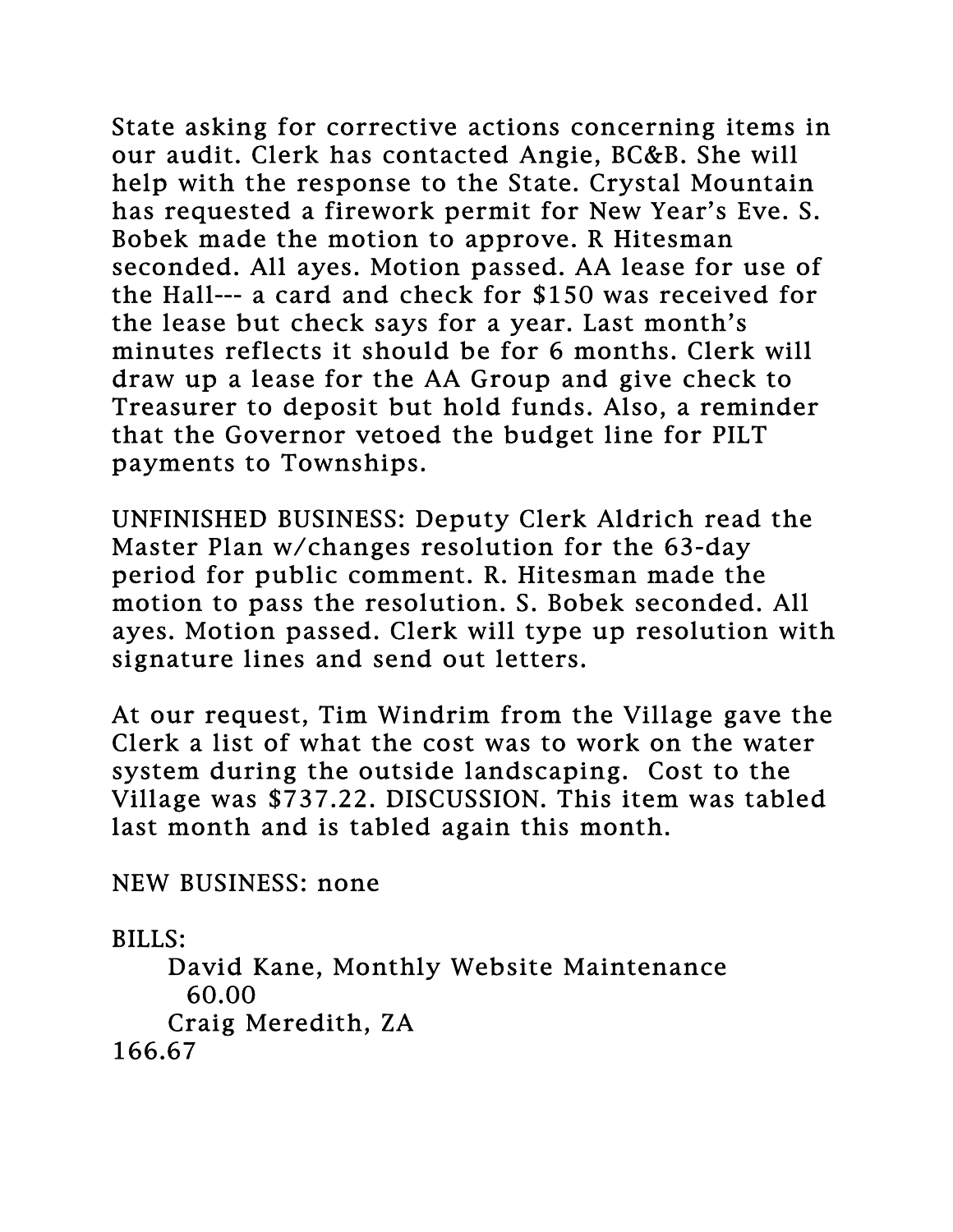Craig Meredith, mowing 125.00 Craig Meredith-DUP 150.00 Craig Meredith-ZBA member 15.00 Craig Meredith, LUP fees 84.00 Bryan Matthews, ZBA Chair 20.00 Chris Bobek, ZBA member 15.00 Gar Stevens-ZBA member 15.00 Ron Hitesman-Liq Inspect 500.00 Julie Lonn, Town Hall Cleaning 50.00 Nuisance Officer – Gary Stevens 200.00 Cemetery Maint – Gary Stevens 150.00 Sally Bobek-reimburse supplies 86.41 Fran Griffin-Reimburse mileage 205.47 AFLAC 239.51 VISA 1231.27 AcenTek 172.86 The Pioneer Group 336.40 US Postal Service (annual box #570 rent) 54.00 MTA ZBA Pkg-Craig 72.00 Michigan Election Resourse 35.50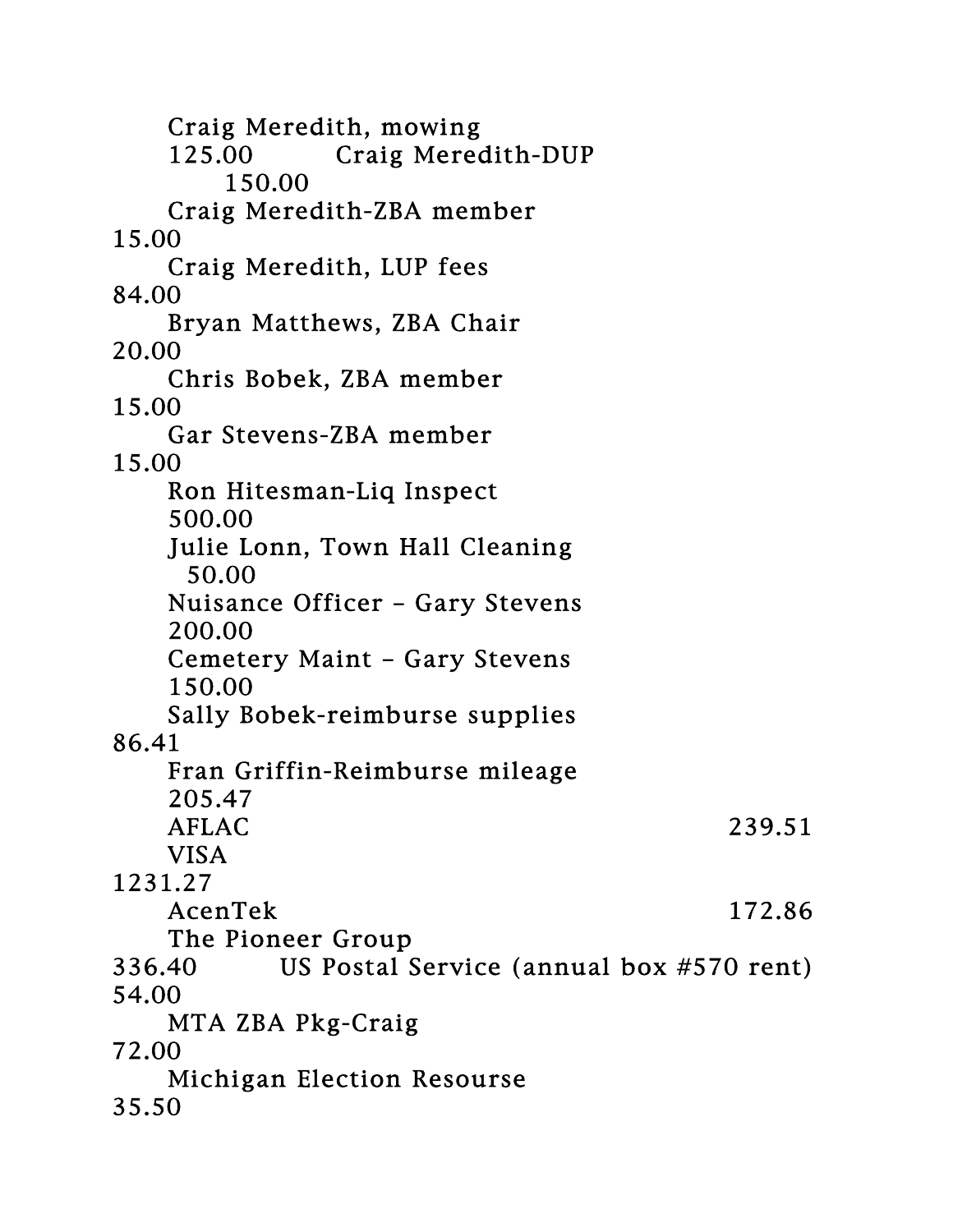Bayside Printing 33.60 Baird Cotter & Bishop 200.00 Benzie County Road Comm 3508.41 American Waste 2500.00 Republic Services 65.90 Lost Lake Improvements 75.00 Municipal Retirement 200.00 Municipal Retirement-surrender fee- C. Aldrich 25.00 Brighthouse Life Ins. 2767.50 Michigan Dept of Treasury qrtly 616.23 US Treasury 941 2388.30 Image 360 (50% DUP sign) 693.62 Cherryland Electric 63.34 Casey Guthrie-Assessor (check issued last month) 1409.83 Chris Jones, Dpty Treasurer 67.50 Planning Commission-Oct 2019 375.00 Township Board Salaries 3075.00 TOTAL S 22,048.32